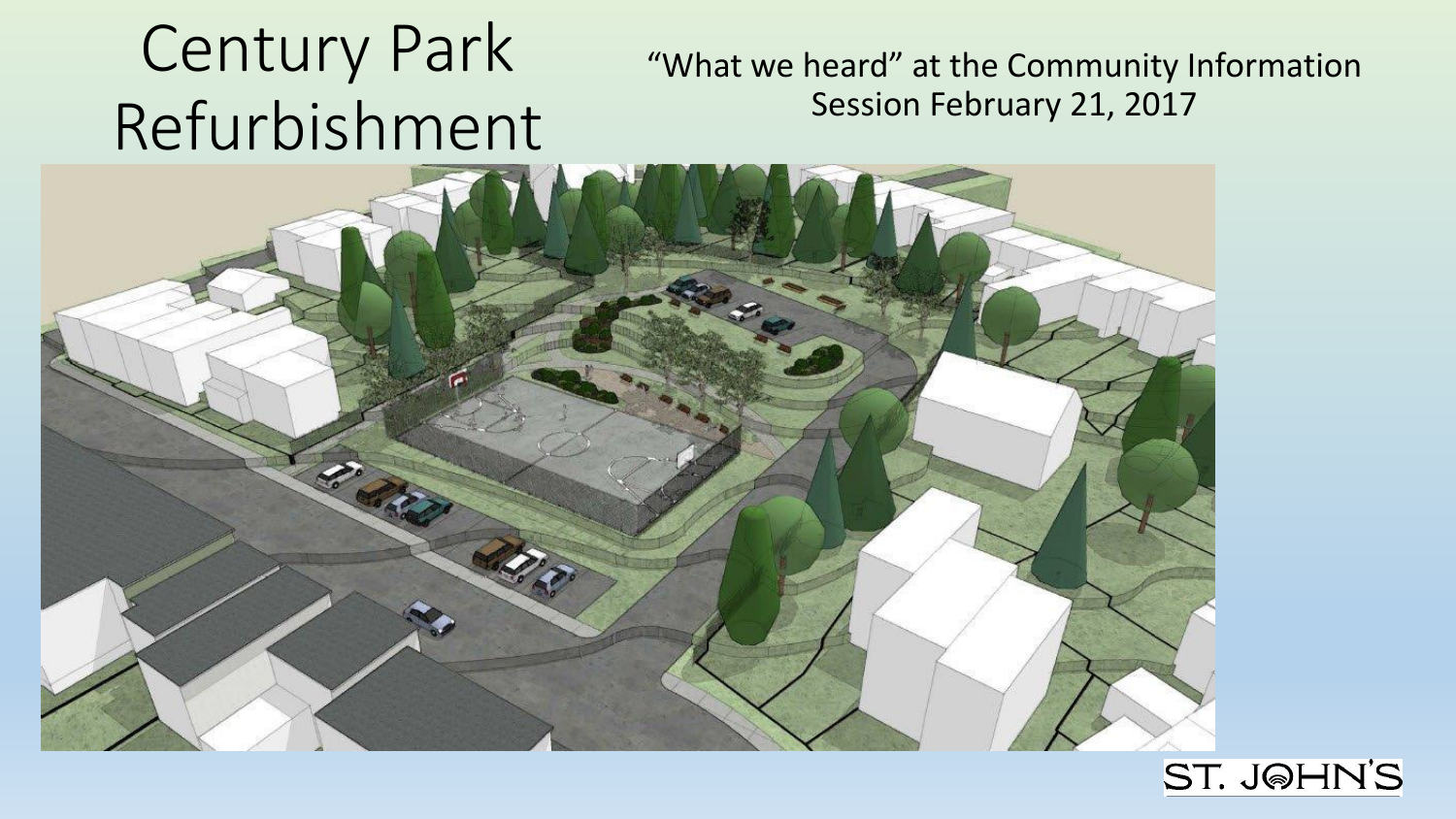#### **Engage!** St. John's

# Purpose of session

The session was organized by the City of St. John's to share the concept plans for the \$100,000 refurbishing of Century Park located on Hayward Avenue. The session was informal. The purpose was to share design concepts and solicit feedback on minor tweaks and adjustments.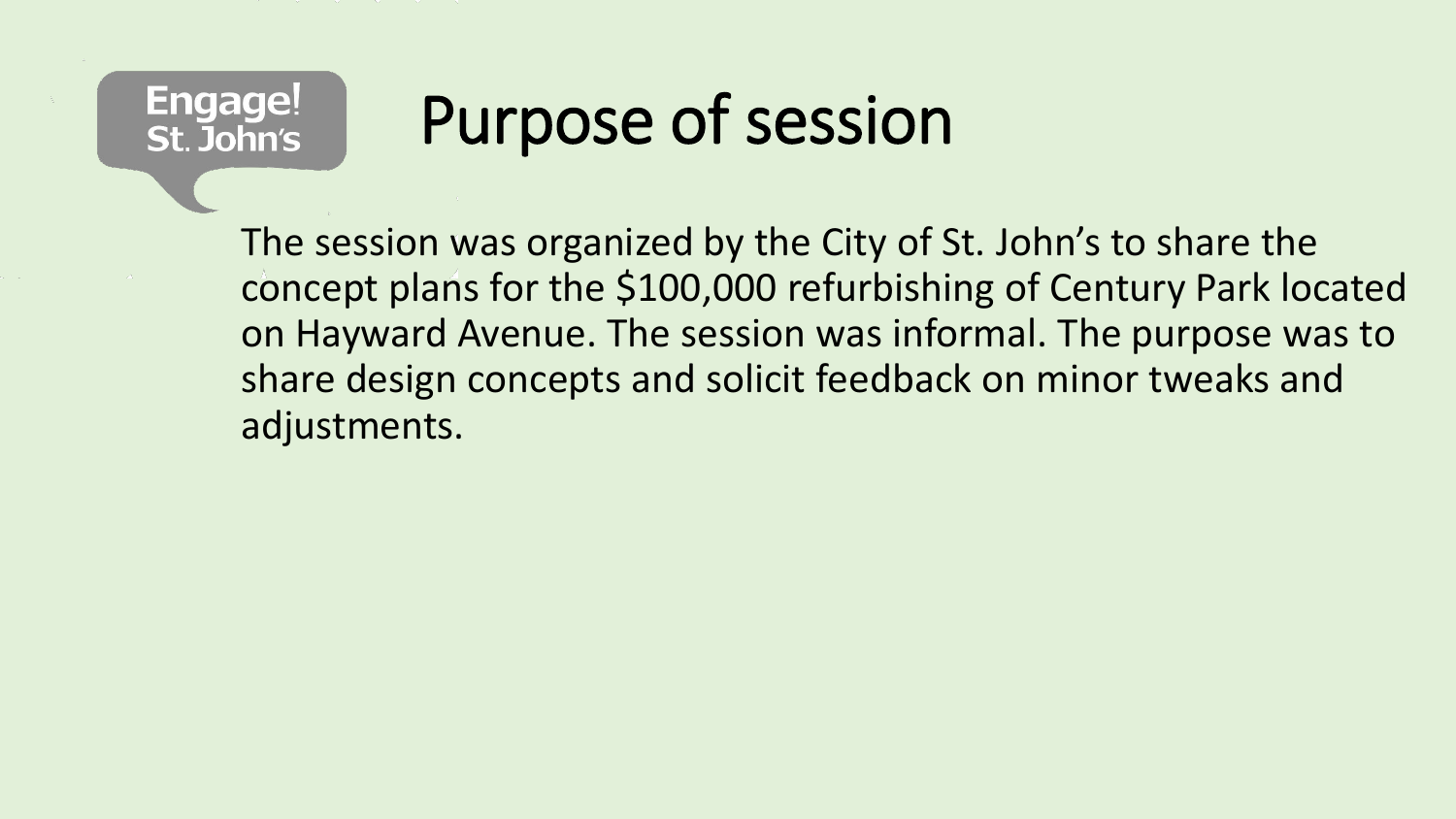## Who participated in the session?

- Ward Councillor, Jonathan Galgay hosted the event;
- Georgestown Neighbourhood Association, Elizabeth Oliver
- City of St. John's Parks Manager, Brian Head
- About 20 people, primarily from the immediate neighbourhood, attended. Following the presentation there was a Question and Answer session and following that, participants were able to speak to the staff and Council about the project and post any additional ideas/comments they had on "sticky" notes directly on the concept boards.
- Councillors Sheilagh O'Leary, Ward 4 and Danny Breen, Ward 1 were also in attendance.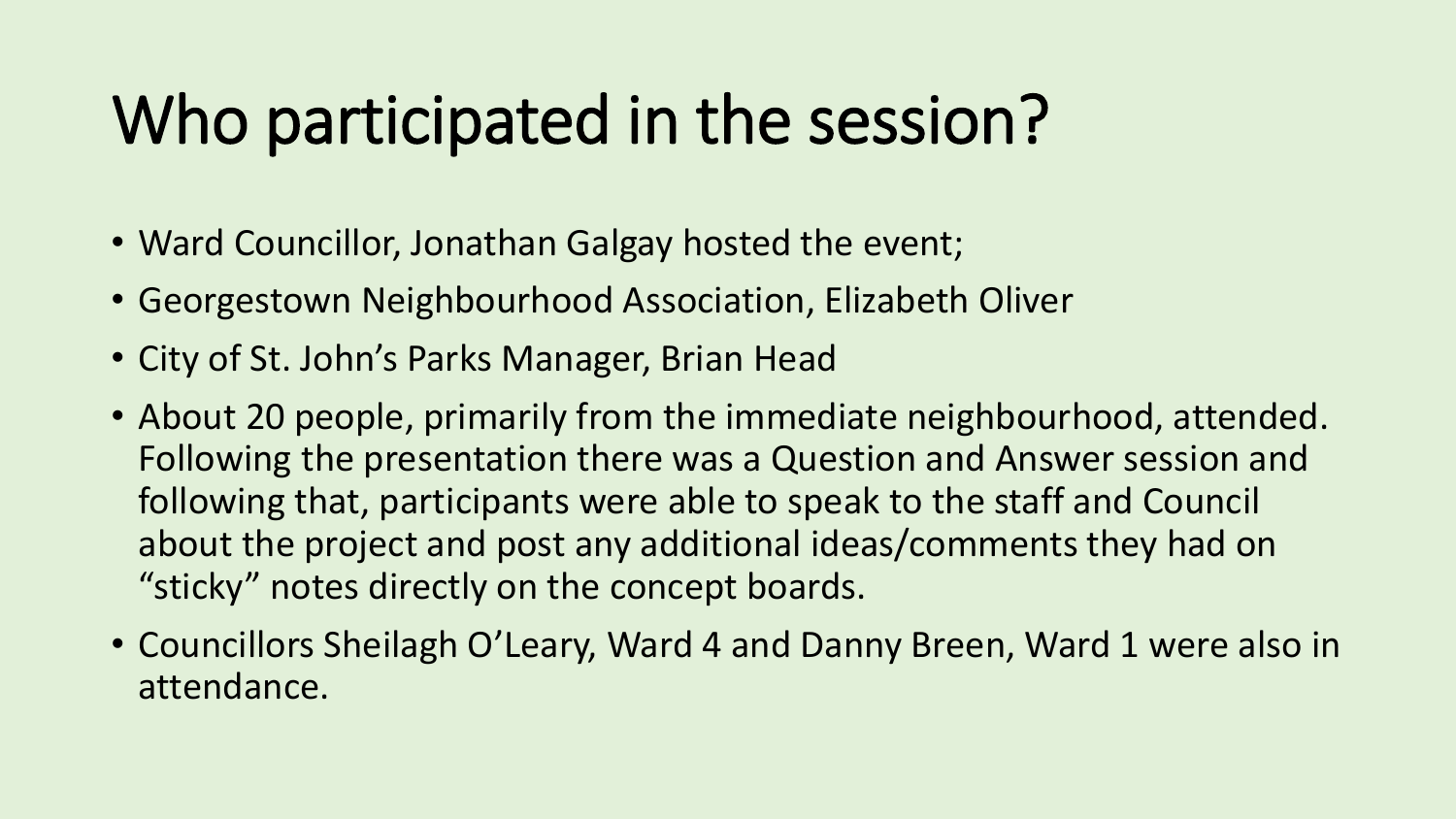### Georgestown Neighbourhood Association

The Georgestown Neighbourhood Association noted that the project has been in the works for a number of years and there have been various concepts in that time. The current concept was built with input from the community. The group officially did a hand off to the City to carry out the project and to consider the comments received at the session in the final design.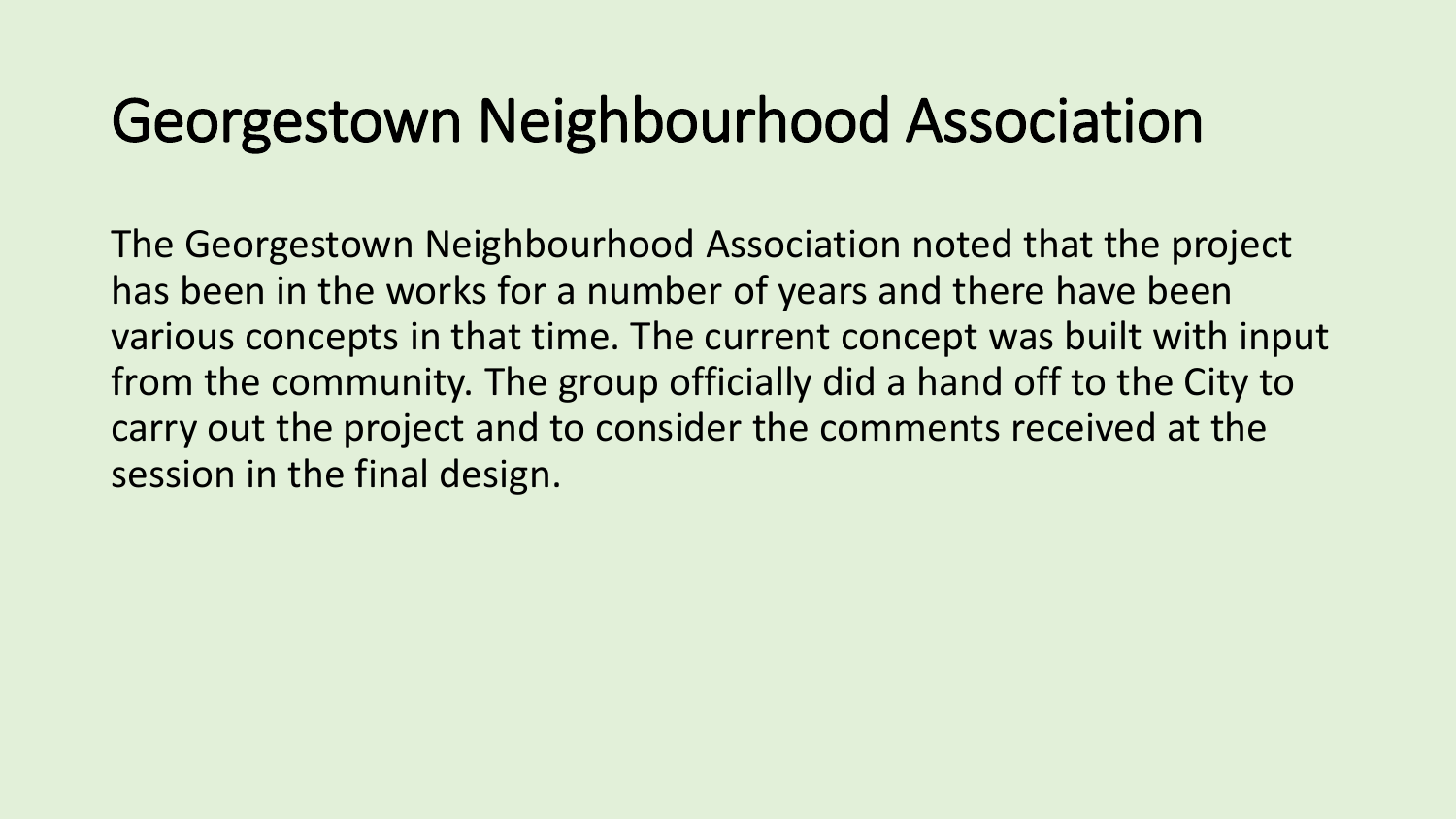## City staff noted the concept plan includes:

- Enhanced greenspace, more trees, refurbished basketball court, more seating/benches
- Reduced parking at the top to accommodate more green space and to create a buffer between the parking lot and the back of the homes on the adjacent street
- Removal of the chain link fence on one side of the basketball court to allow for open flat space for events/entertainment
- Commitment to ongoing maintenance to ensure upkeep
- Removal of access to rear yards on Belvedere to accommodate additional green space
- Through discussions with residents it was noted that the space would not have a playground and therefore not include playground equipment.
- The revitalization of the park was noted in the City's Parks and Open Spaces Master Plan released in late 2014.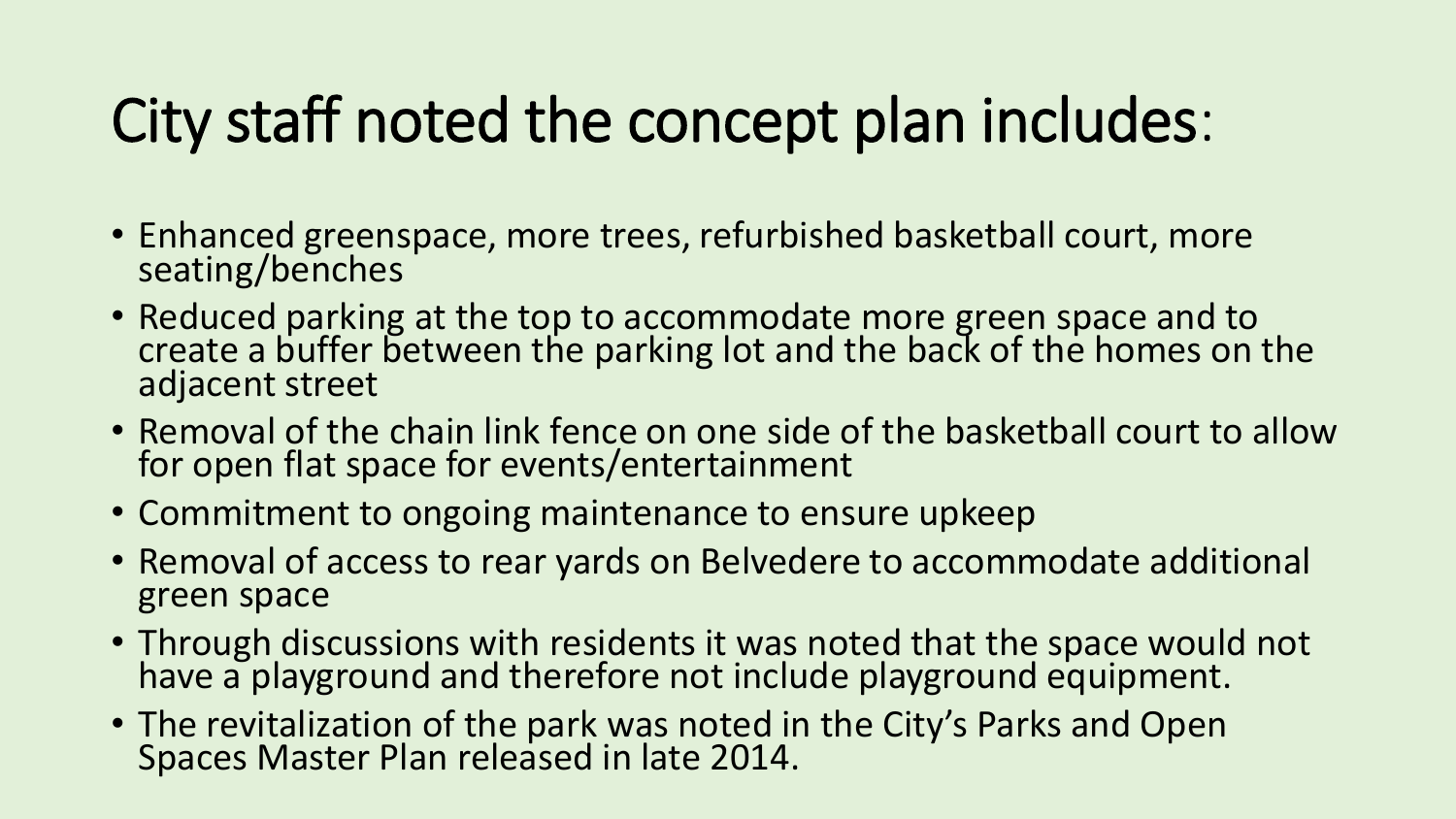

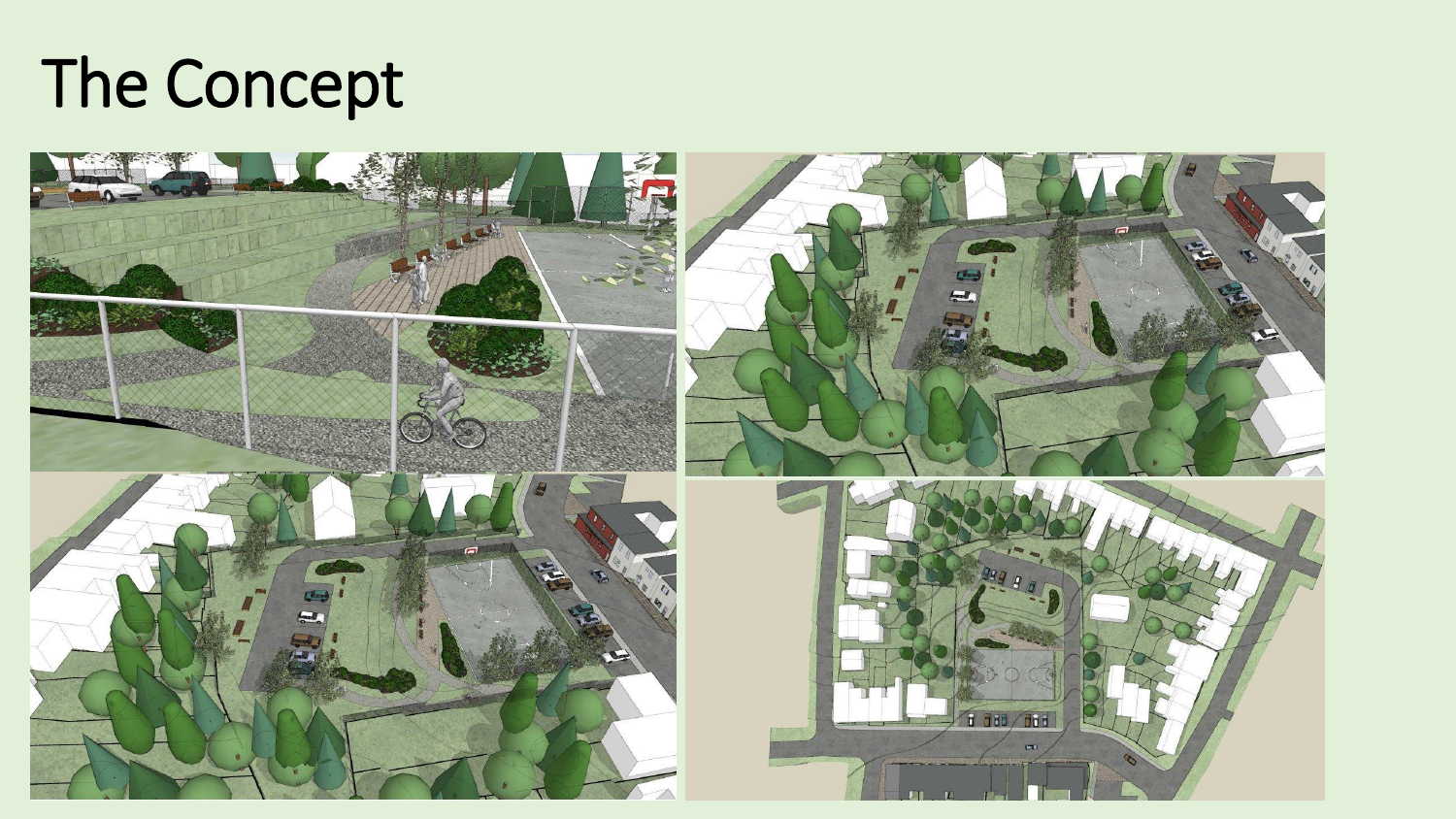# Feedback from the Session (Q and A)

Following the presentation there was an open discussion from the floor. The bullets below capture the comments made by theme/topic. Note: In some cases the item may have been noted by a small number of people in attendance and may not be reflective of the group as a whole.

- Lighting need to have consideration for additional lighting in the space in the upper level and near the courts
- Basketball court is well used and as such needs more than a "fix" could use resurfacing of asphalt, new nets, backboards, etc... It was noted that this one of very few outdoor courts within the City.
- While folks welcomed the idea of planters for growing their own food; there was some concern about lack of water and availability of water source for those community planters.
- Parking some concern with loss of parking on the upper level
- Trees need to ensure trees consider safety and shade
- Areas for small children give some consideration of "slides" built into the hill. (Note: City staff noted that all children's equipment must be CSA approved.)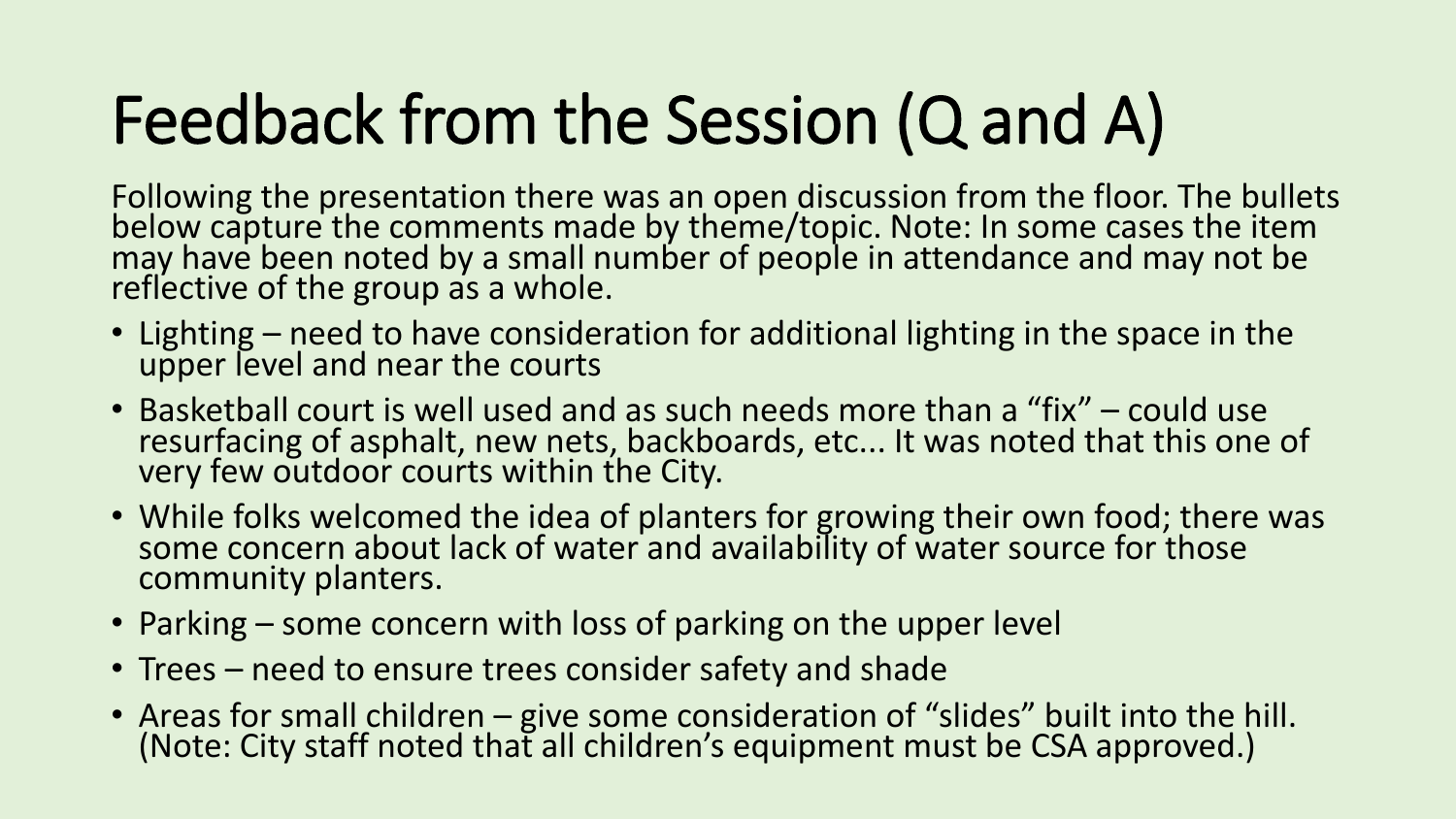

### Feedback ("stickies"on the concept boards)

- Bike racks
- Walk-in access from Hayward Avenue
- Allow parallel parking on access road to upper parking lot and make it wider if needed by removing some green space
- Do not take away any parking (upper lot)
- Consider acquiring space adjacent to park for additional parking or green space
- Lighting
- Pave the gravel pit (one space) adjacent to the lower parking lot for official parking
- There is too much parking congestion 30 residential and business units and 20 parking spots on back – cannot afford any parking loss
- Consider more 15 minute parking on the even side of Hayward
- Remove 15 minute parking on Maxe Street by the Bakery and allow for parking anytime
- Provide walking access from the park to McDougal St. and Barnes Rd.